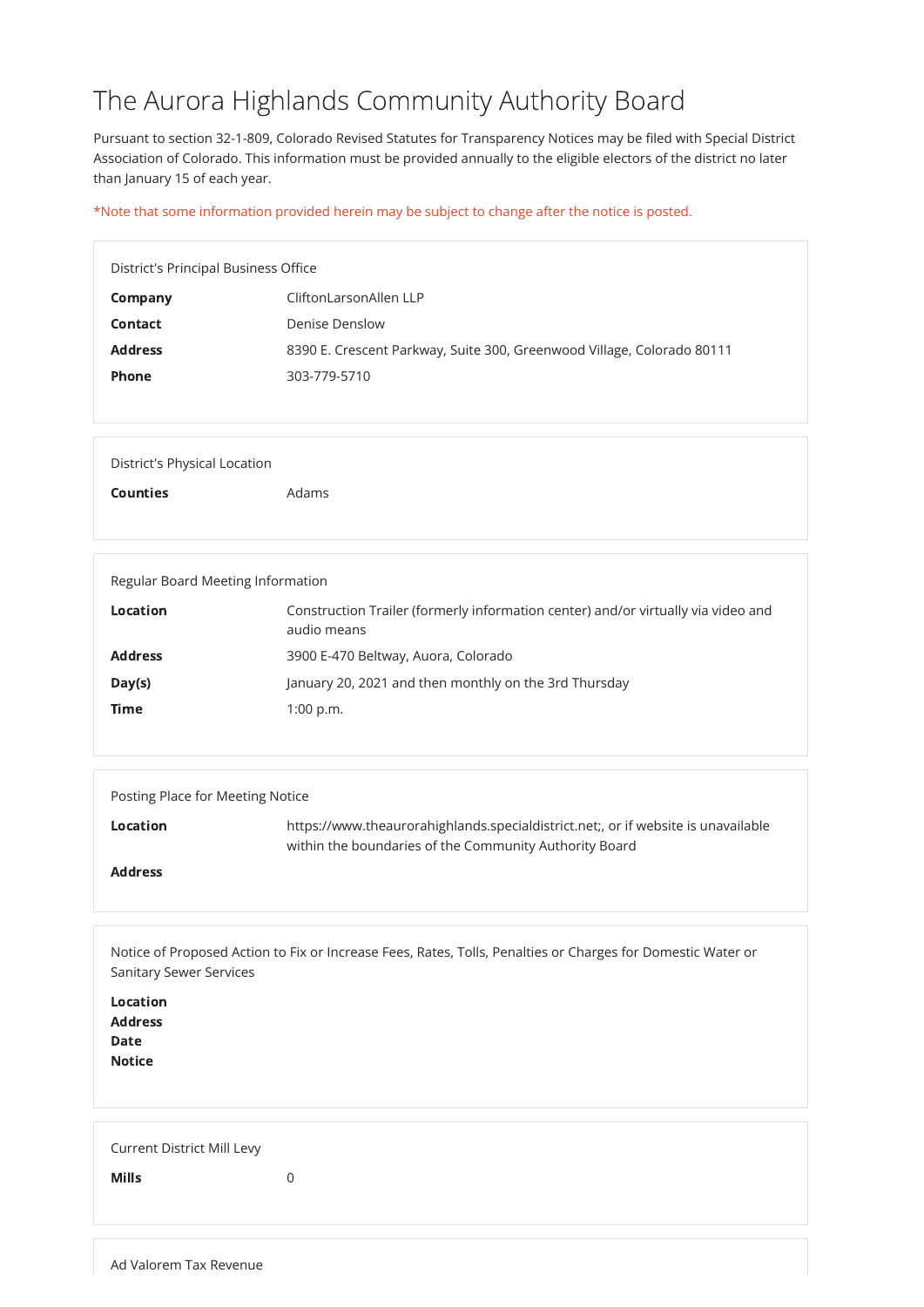Revenue reported may be incomplete or unaudited as of the date this Notice was posted.

Amount(\$) 0

Date of Next Regular Election

**Date** 05/03/2022

Pursuant to 24-72-205 C.R.S

The district's research and retrieval fee is \$33.58 per hour

## District Policy

Pursuant to Resolution No. 2019-12-04, which was adopted by The Aurora Highlands Community Authority ("CAB") Board of Directors on December 19, 2019, the CAB's Official Custodian is authorized to impose the maximum amount for all costs incurred after the first hour of staff time spent on the research and retrieval of public records requested under the Colorado Open Records Act. Copies, printouts, and/or photographs of public records in a format other than a standard page will be charged at actual cost. All requests for copies or inspection of public records must be submitted in writing to the Official Custodian. Upon receipt of a written request, the Official Custodian shall notify the requester if the records are readily available for inspection. If the records are in active use, in storage, or are otherwise not readily available at the time of the request, the Official Custodian shall set a date and time within three (3) working days of the request when such records will be available. If extenuating circumstances exist, then the Official Custodian shall notify the requester of this fact in writing within the initial three (3) working day-period and shall make the records available within seven (7) working days thereafter. Inspections of public records shall take place during regular business hours at the office of the Official Custodian and may not preempt or take priority over previously scheduled official CABrelated business activities. Copies of public records will be delivered by the Official Custodian to the requester via United States mail, other delivery service, or facsimile only upon receipt of payment for all costs associated with records transmission, or upon making arrangements for receiving payment, unless recovery of all or any portion of such costs or fees has been waived by the Official Custodian. The CAB may not charge any transmission fees for records delivered via electronic mail. Upon receiving payment or making arrangements for payment, the Official Custodian shall send the records to the requester as soon as practicable, but not more than three (3) working days after receipt of such payment.

## District contact information for open records request:

Denise Denslow

Names of District Board Members

| <b>Board President</b> |
|------------------------|
| Name                   |
| $C = -1 - 1 - 1 - 1$   |

Matthew Hopper

Contact Info **charge Contact Info** contact of CliftonLarsonAllen LLP 8390 E. Crescent Parkway, Suite 300 Greenwood

Board Member 3

|                       | Village, CO 80111                                                                             |
|-----------------------|-----------------------------------------------------------------------------------------------|
| <b>Election</b>       | No, this office will not be on the next regular election ballot                               |
|                       |                                                                                               |
| <b>Board Member 2</b> |                                                                                               |
| <b>Name</b>           | Carla Ferreira                                                                                |
| <b>Contact Info</b>   | c/o CliftonLarsonAllen LLP 8390 E. Crescent Parkway, Suite 300 Greenwood<br>Village, CO 80111 |
| <b>Election</b>       | No, this office will not be on the next regular election ballot                               |
|                       |                                                                                               |
|                       |                                                                                               |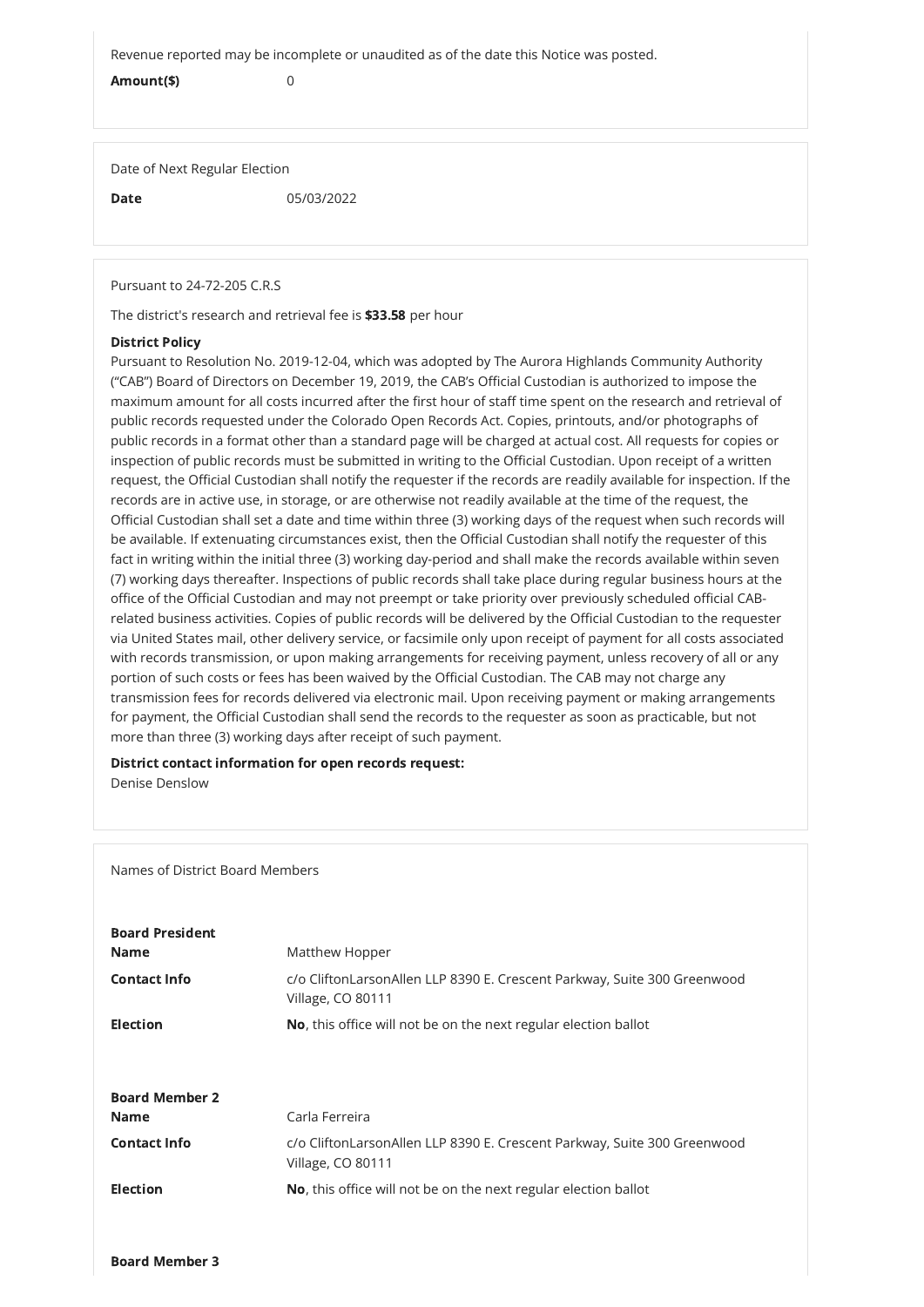| <b>Name</b>                                                 | Michael Sheldon                                                                                                   |
|-------------------------------------------------------------|-------------------------------------------------------------------------------------------------------------------|
| <b>Contact Info</b>                                         | c/o CliftonLarsonAllen LLP 8390 E. Crescent Parkway, Suite 300 Greenwood<br>Village, CO 80111                     |
| <b>Election</b>                                             | No, this office will not be on the next regular election ballot                                                   |
| <b>Board Member 4</b><br><b>Name</b><br><b>Contact Info</b> | Vacancy                                                                                                           |
| <b>Election</b>                                             | No, this office will not be on the next regular election ballot                                                   |
| <b>Board Member 5</b><br><b>Name</b>                        | Cindy Shearon                                                                                                     |
| <b>Contact Info</b>                                         | c/o CliftonLarsonAllen LLP 8390 E. Crescent Parkway, Suite 300 Greenwood<br>Village, CO 80111                     |
| <b>Election</b>                                             | No, this office will not be on the next regular election ballot                                                   |
| <b>Board Member 6</b>                                       |                                                                                                                   |
| <b>Name</b>                                                 | Deanna Hopper                                                                                                     |
| <b>Contact Info</b>                                         | c/o CliftonLarsonAllen LLP 8390 E. Crescent Parkway, Suite 300 Greenwood<br>Village, CO 80111                     |
| <b>Election</b>                                             | No, this office will not be on the next regular election ballot                                                   |
|                                                             |                                                                                                                   |
|                                                             |                                                                                                                   |
| <b>Board Member 7</b>                                       |                                                                                                                   |
| <b>Name</b><br><b>Contact Info</b>                          | Kathleen Sheldon<br>c/o CliftonLarsonAllen LLP 8390 E. Crescent Parkway, Suite 300 Greenwood<br>Village, CO 80111 |

Board Candidate Self-Nomination Forms

Any eligible elector of the special district who desires to be a candidate for the office of special district director must file a self-nomination and acceptance form or letter with the designated election official.

Deadline for Self-Nomination Forms

Self-nomination and acceptance forms or letters must be filed not less than 67 days before the date of the

regular election.

District Election Results

The district's election results will be posted on the website of the Colorado Secretary of State (www.sos.state.co.us) and the website indicated below, if any.

Website Match N/A - Board members are appointed by the member districts, not elected.

Permanent Mail-In Voter Status